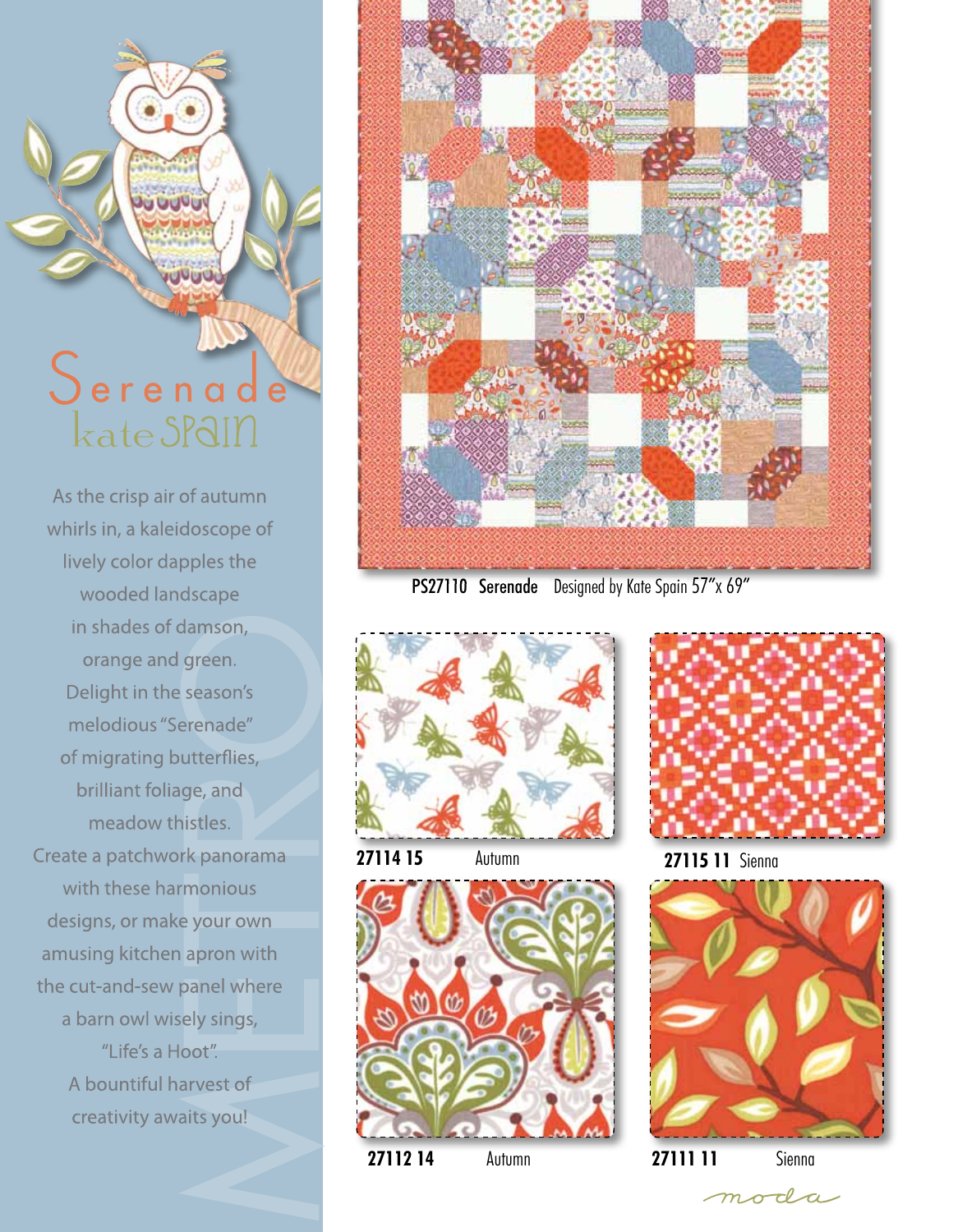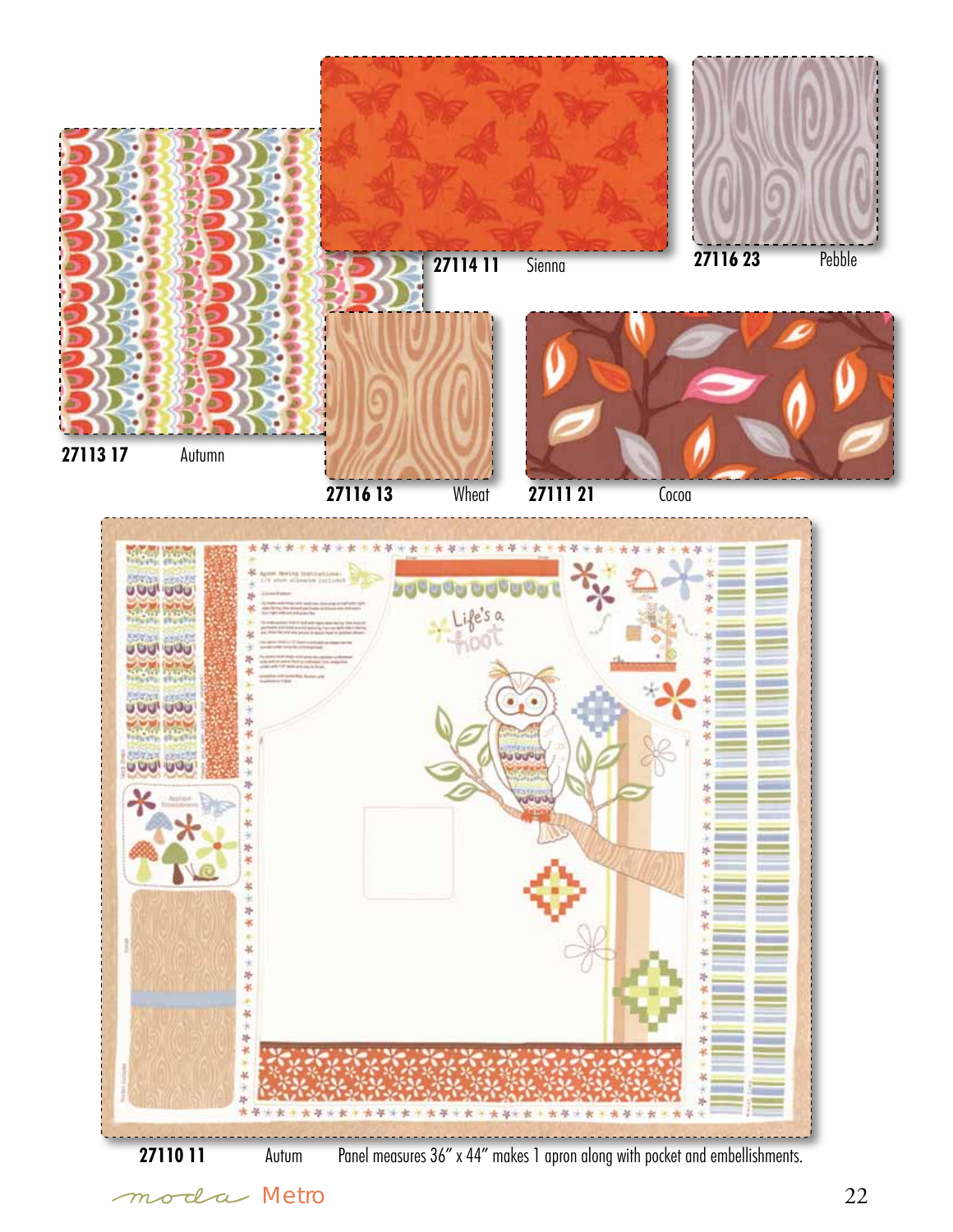

*4 Bella Solids to blend with Serenade* Bella Solids are not included in the Assortments or Precuts